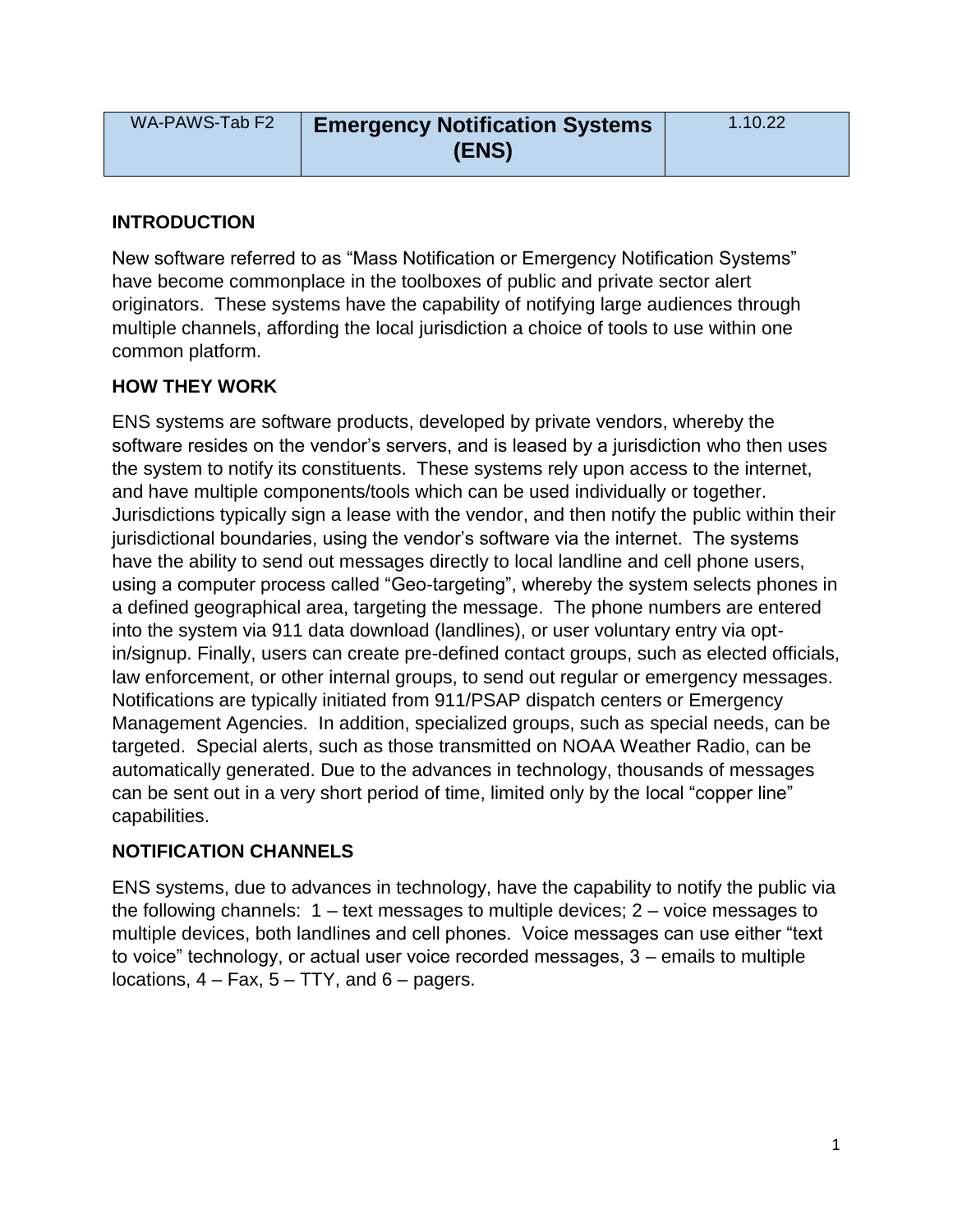## **GEO-TARGETING**

One of the major advantages of ENS systems is the ability to "Geo-target" notifications. In other words, notifications can be sent out to contacts within a specific targeted geographic footprint, such as a city, or even parts of a city. If an incident, such as a fire or hazmat spill occurs, the notification can be sent to a radius around that incident, such as a half mile or mile. This geo-targeting capability allows for only those that need to be notified to receive the message. This can be even more effective when coupled with Social Media messaging tied to the ENS message.

### **ADVANTAGES OF ENS SYSTEMS**

- ENS systems provide a common platform with all tools "under one roof". Jurisdictions can select the notification channels that are appropriate to the situation/incident (all or some), depending on the geographical footprint. Having many channels to send a message to a given contact results in a very effective means to reach as many people as possible.
- Users of these systems can be "siloed" into public and private organizations, protecting the privacy of individuals, and preventing accidental messages to the wrong contacts
- Contacts for 911 landline phones can be imported into the system, and these numbers are protected from public disclosure by Washington RCW.
- Robust technology allows quick launching of messages that can go out to thousands of contacts in a very short period of time. This is valuable in the case of fast moving incidents, such as wildland fires, floods, earthquakes or tsunamis.
- System reports show exactly how and when the notifications went out, who received them, and who confirmed them.
- Integrated with smart phone technology, both to send and receive messages.
- Limited English Proficiency for public signup into the systems.
- Are able to interface with social media, such as Facebook and Twitter, such that notifications are automatically forwarded to those outlets.
- May interface with IPAWS and its dissemination technologies.

# **DISADVANTAGES OF ENS SYSTEMS**

- Initial and ongoing costs of leasing the software from the vendor (can be paid for from Homeland Security Grants – "Public Notification and Warning"). In other words, there is a yearly fee for the use of these systems, and a recurring source of funding must be found to support them.
- Training needed for both administrators and users to properly and efficiently use the system, that is, personnel initiating notifications must be trained.
- Updates needed for private groups, that is, there is an ongoing need to maintain current contact information, unless that task is put upon the contacts themselves.